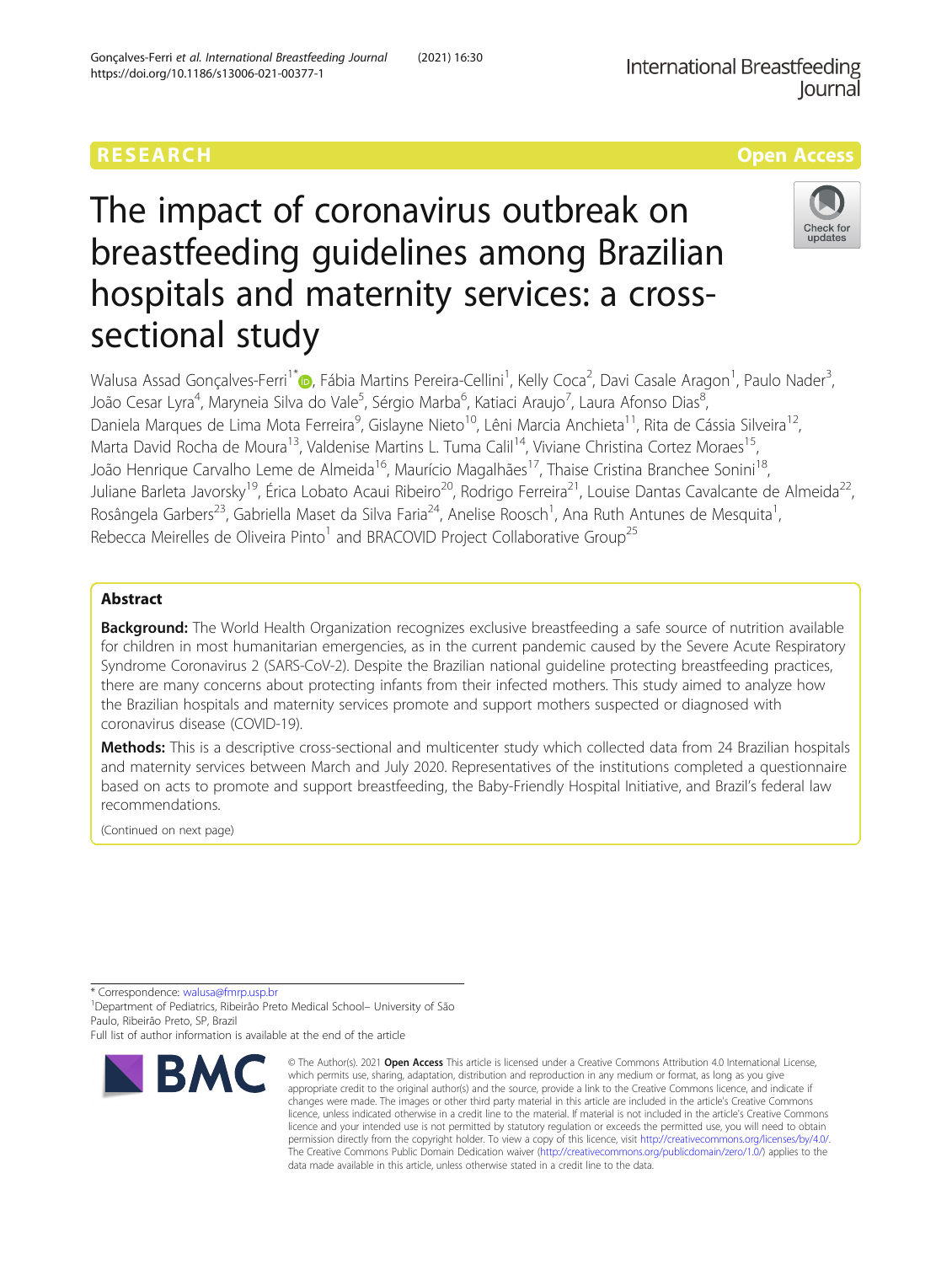#### (Continued from previous page)

Results: The results showed that in delivery rooms, 98.5% of the services prohibited immediate and uninterrupted skin-to-skin contact between mothers and their infants and did not support mothers to initiate breastfeeding in the first hour. On the postnatal ward, 98.5% of the services allowed breastfeeding while implementing respiratory hygiene practices to prevent transmission of COVID-19. Companions for mothers were forbidden in 83.3% of the hospitals. Hospital discharge was mostly between 24 and 28 h (79.1%); discharge guidelines were not individualized. Additionally, a lack of support was noticed from the home environment's health community network (83.3%). Hospital and home breast pumping were allowed (87.5%), but breast milk donation was not accepted (95.8%). There was a lack of guidance regarding the use of infant comforting strategies. Guidelines specific for vulnerable populations were not covered in the material evaluated.

Conclusions: In Brazil, hospitals have not followed recommendations to protect, promote, and support breastfeeding during the COVID-19 outbreak. The disagreement between international guidelines has been a major issue. The absence of recommendations on breastfeeding support during the pandemic led to difficulties in developing standards among hospitals in different regions of Brazil and other countries worldwide. The scientific community needs to discuss how to improve maternal and infant care services to protect breastfeeding in the current pandemic.

Keywords: Breastfeeding, COVID-19, Public health, Skin-to-skin, Brazil, Breastfeeding guidelines, Breastfeeding practices, Milk bank

#### Background

The coronavirus disease (COVID-19) caused by Severe Acute Respiratory Syndrome Coronavirus 2 (SARS-CoV-2) is a major public health concern and has led to thousands of deaths worldwide. On July 29, 2020, Brazil registered 2, 483,191 infected people by SARS-CoV-2 and a mortality rate of 42.1 per 100,000 inhabitants [\[1](#page-9-0), [2](#page-9-0)].

Despite recommendations for breastfeeding and other protective practices to minimize viral transmission, including temporary separation of mother and child during active infection, the precise numbers of maternalinfant transmission are not known due to the potentially high number of asymptomatic infected women who are not tested for COVID-19. Nevertheless, COVID-19 fatality among neonates and the infection during breastfeeding seem infrequent [\[3](#page-9-0)–[5\]](#page-9-0). Although it cannot be excluded that an infant exposed to SARS-CoV-2 may develop COVID-19 and respiratory failure, the reported neonatal cases to date are generally mild with favorable outcomes [\[5](#page-9-0), [6](#page-9-0)].

Breastfeeding improves both the mother's and infant's health and has a positive social and economic impact [[7](#page-9-0)–[10\]](#page-9-0). Based on current scientific knowledge, there is no evidence that breast milk from a mother with COVID-19 is a transmission vehicle  $[4, 11-14]$  $[4, 11-14]$  $[4, 11-14]$  $[4, 11-14]$  $[4, 11-14]$  $[4, 11-14]$  $[4, 11-14]$ . The guidelines for the management of the mother-infant dyad exposed to SARS-CoV-2 recommend a complex hospital organization and infection control measures for neonates during breastfeeding; however, there are few references on promoting and supporting this practice in the pandemic [\[15](#page-9-0)–[27\]](#page-10-0).

Since breastfeeding has an essential impact on the country's socio-economic organization, Brazil has robust policies to promote this practice. The measures to promote and support breastfeeding recommended by Brazilian public health policies are encouraged and implemented in maternal and infant care services [\[25](#page-9-0)–[27](#page-10-0)].

However, when we consider the mother-infant dyad suspected or diagnosed with COVID-19, there was a diversity in recommendations early in the pandemic and a lack of information on how Brazilian hospitals could prepare themselves to maintain the practices of supporting breastfeeding amid the pandemic. This study aimed to analyze how Brazilian hospitals and maternity services promote and support breastfeeding to mothers suspected or diagnosed with COVID-19.

#### **Methods**

### Design

A descriptive, cross-sectional, and multicenter study was conducted from March to July 2020.

#### Participants

Thirty university hospitals or centers related to research, education, and extension in pediatric care were offered participation from different regions of the country, represented by the local coordinate services. All maternity hospitals in each Brazilian region which offered care for COVID-19 patients were invited to participate. Hospitals that did not respond or refused to participate were excluded from the study.

#### Questionnaire development, data collection and analysis

We prepared a structured questionnaire based on the guidelines from the Baby-Friendly Hospital Initiative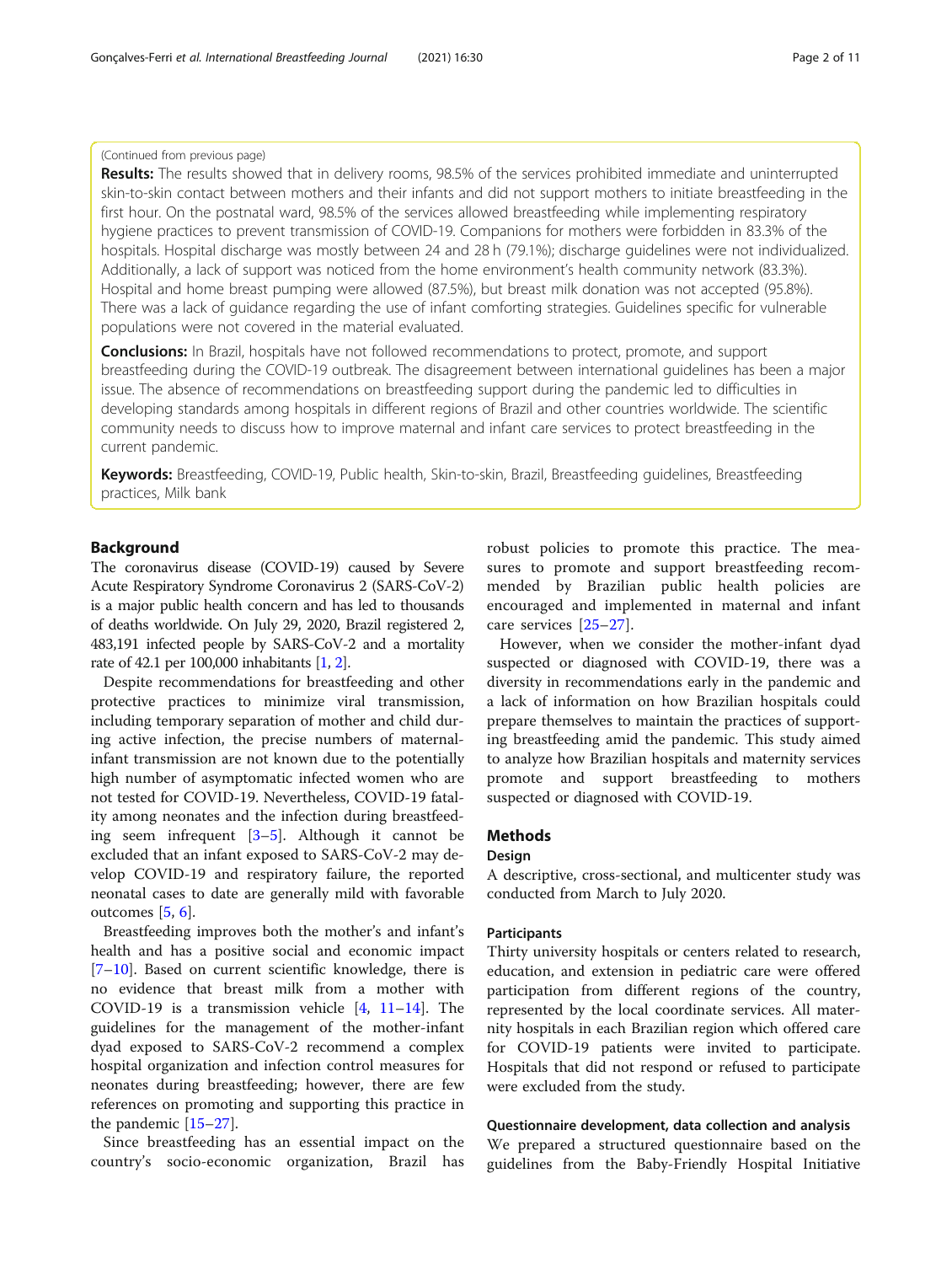(BFHI). In addition, we included information about the Federal Law No. 11,108, of April 7, 2005, Companion Law, which states that Brazilian National Health Systems (SUS), whether owned or affiliated, are obliged to allow pregnant women the right to be accompanied throughout the labor, delivery, and postpartum period. The companion may be the baby's father, the current partner, the mother, a friend, or another person of her choice.

We sent a structured questionnaire to the hospitals' coordinators electronically, between 1 March and 25 July 2020. An affirmative response indicated that the guideline recommended a particular variable and a negative response indicated that the guideline recommended against a particular variable (RA/contraindicated) or that there was no hospital guideline regarding the variable (NR) for suspected/positive COVID-19 dyads.

#### Measures

We investigated the degree to which the institutions recommended breastfeeding support measures in their own or individual institutional guidelines.

The recommendations in the delivery room, rooming-in practice, and home environment were evaluated. The frequencies were recorded as whether the breastfeeding support recommendations were in the guidelines (yes) or whether the recommendations were not in the guidelines (no), in accordance with the local guidelines for the management and breastfeeding promotion of the mother-infant dyad exposed to SARS-CoV-2, based on national public health programs, specially the BFHI [\[15](#page-9-0)–[27](#page-10-0)].

#### Delivery room

The variables evaluated regarding breastfeeding promotion were skin-to-skin contact, breastfeeding in the first hour, presence of companions, personal protective equipment (PPE) for the patient, neonatal baths, and other recommendations to avoid the SARS-CoV-2 infection.

#### Rooming-in

The variables evaluated were the following: shared decision-making with the family about breastfeeding, responsive feeding, availability of an individual room, dyad separation, presence of a companion, hygiene and distancing measures, psychological support availability, hospital orientation offered, and hospital discharge in 24 to 48 h.

The hygiene measures included mother's usage of a surgical mask, hand washing before breastfeeding, mother's washing their face before breastfeeding, breast cleansing before breastfeeding, and changing clothes or wearing an apron when breastfeeding. Regarding distancing guidelines, we considered the recommendation that

the infant should be placed in the crib at least 2 m from the mother during periods of non-breastfeeding.

#### Home environment recommendations

The variables evaluated were the following: recommendations on promoting breastfeeding, responsive feeding, comforting techniques, neonatal care delegation, mixed feeding (breast milk and infant formula), hygiene and distancing measures, guidance material provision, home visit, telemedicine use, primary reference health service support, newborn screening in the hospital, and psychological call center availability.

Hygiene measurements were divided into hygiene before and after breastfeeding. Regarding distancing recommendations, dyad separation, dyad distancing during periods of non-breastfeeding, and distancing between siblings were evaluated and using a separate room.

#### Breast pumping and human milk donation recommendations

The recommendations evaluated were related to hospital pumping, bedside pumping, home pumping, usage of mother's fresh breastmilk, pasteurization of breast milk, use of a feeding line at the breast, cup feeding, and permission to donate milk. The feeding line technique was characterized by the infant feeding with milk expressed by the mother, administered by a thin tube attached to the nipple, during breastfeeding.

#### National and international guidelines

All variables observed were related to the Brazilian societies and some international guideline recommendations available in the literature: the Brazilian Society of Pediatrics (SBP), Brazilian Network of Human Milk Banks (rBLH), World Health Organization (WHO), Center for Disease Control and Prevention (CDC), United Nations Children's Fund (UNICEF), Royal College of Obstetricians and Gynaecologists (RCOG), Society of Italian Neonatology (SIN) endorsed by Union of European Neonatal and Perinatal Societies (UENPS) and Academy of Breastfeeding Medicine (ABM) [[15](#page-9-0)–[27](#page-10-0)]. The international guidelines were consulted in July 2019. We used the international recommendations existing in this period because it was when Brazilian hospitals developed their recommendations.

Data were analyzed using descriptive statistics.

#### Results

Twenty-four hospitals, distributed across four Brazilian regions, participated by answering the questionnaire: 13 hospitals from the Southeast, six from the South, one from the Midwest, one from the North and three from Northeast. All the hospitals performed maternal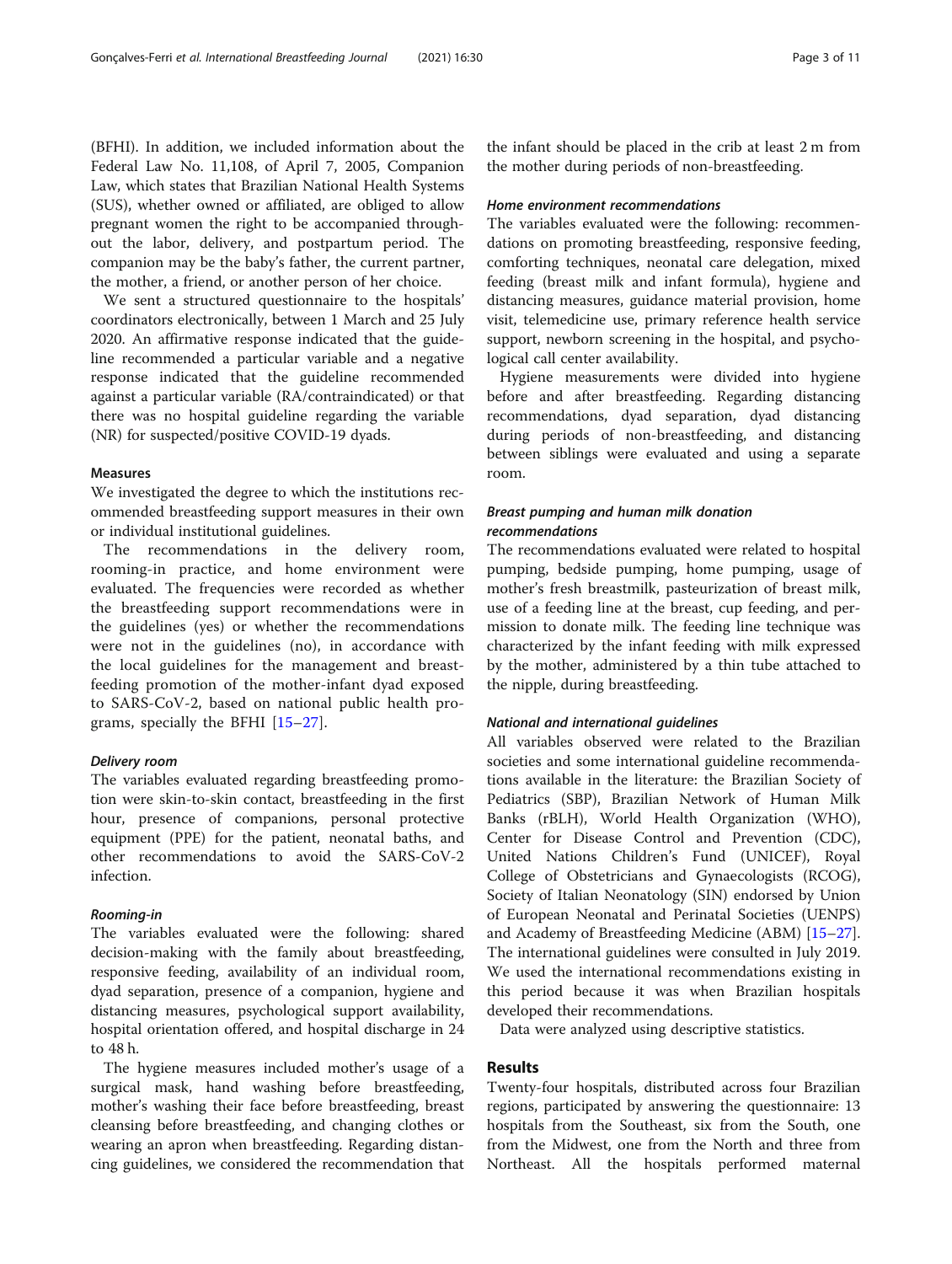screening through real-time reverse transcription polymerase chain reaction (RT-PCR) on mothers with symptoms of COVID, and 18 (75%) performed the newborn screening RT-PCR before discharge.

Among the 24 hospitals, 12 (50%) were BFHI certificated by the Ministry of Health, and only two (8.3%) did not have a local guideline for the management of the mother-infant dyad exposed to SARS-CoV-2. Twenty of the services evaluated are public university hospitals. The practices adopted in delivery rooms are described in Table 1.

Most of the hospitals did not recommend the actions to promote breastfeeding in the delivery room, did not perform skin-to-skin contact (79.1%), and did not encourage breastfeeding in the first hour after birth (87.5%).

Distancing and breastfeeding recommendations were carried out in all hospitals. Only one hospital (4.1%) recommended dyad separation. The decision to breastfeed was shared with the mother in 75% of the evaluated hospitals, however a companion was forbidden in the majority of the centers (83.3%; Table [2](#page-4-0)).

Among hygiene measures, washing hands and the use of masks were recommended, but other body surfaces (mother's face, breasts) that would be in contact with the neonate and may be possibly infected were not specified. Psychological support was available in almost all the hospitals, but one. Hospital discharge within 24 to 48 h was recommended by all but one hospital; one center extended the dyad stay (> 48 h). Prior to the COVID pandemic, the Brazilian recommendations were neonatal discharge  $> 48$  h.

The international guidelines do not detail the home environment recommendations. All hospitals evaluated in this study recommend maintaining breastfeeding and distancing by at least 2 m in the home environment. However, guidance on the management of challenges of the first 15 days after birth, such as neonatal crying and support from the health network were less frequently mentioned in guidelines (Table [3](#page-5-0)).

Home environment support and encouragement for the dyad were variable, telemedicine and newborn screening before discharge were offered in 45.8% of the centers, and home visits were performed only by 16.6% of the centers.

Table [4](#page-6-0) shows that hospital breast pumping was allowed (87.5%) as well as fresh mother's breast milk supply for the neonates (87.5%); however offering the infant expressed breast milk via a feeding line was not recommended (95.8%) and human milk donation was widely forbidden (95.8%). Human milk donation was not recommended to mothers who had not been able to breastfeed because of severe illness. However, the mothers evaluated in our study were in rooming-in with mild symptoms of COVID-19, therefore could perform the technique.

#### **Discussion**

This study evaluated at least one referral hospital in each Brazilian region committed to promoting breastfeeding, and 50% of the services evaluated have a BFHI certification. Regardless of the importance of breastfeeding, the guidelines evaluated do not ensure and protect breastfeeding practices.

Table 1 Recommendations in delivery room for the management of the mother-infant dyad exposed to SARS-CoV-2

| Recommendation                                  | <b>Brazilian hospital</b><br>quidelines existence $(n = 24)$ |                  | Available recommendations in Brazilian and international<br>literature [15-27]                                                                                          |
|-------------------------------------------------|--------------------------------------------------------------|------------------|-------------------------------------------------------------------------------------------------------------------------------------------------------------------------|
|                                                 | Yes $(% )$                                                   | No $(RA/NR - %)$ |                                                                                                                                                                         |
| Skin-to-skin contact                            | 5(20.3)                                                      | 19 (79.1)/RA     | RCOG, WHO, UNICEF allow;<br>SBP does not recommend;<br>ABM and CDC suggest separation.                                                                                  |
| Breastfeeding in the delivery room (first hour) | 3(12.5)                                                      | 21 (87.5)/RA     | ABM, CDC, SBP, UENPS do not specify;<br>RCOG considers mother's choice:<br>WHO and UNICFF allow.                                                                        |
| Companion in the delivery room                  | 11(45.8)                                                     | 13 (54.1)/RA     | SBP recommends healthy adult, RCOG recommends for mother's<br>mental health;<br>CDC suggests virtual companion;<br>ABM, CDC, UNICEF, WHO, UENPS and SBP do not specify. |
| PPE to mother                                   | 5(20.3)                                                      | 19 (79.1)/NR     | All quidelines recommend.                                                                                                                                               |
| Neonatal bath                                   | 11(45.8)                                                     | 13 (54.1)/NR     | SBP recommends an individualized bath routine;<br>RCOG, ABM, CDC, WHO, UNICEF and UENPS do not specify.                                                                 |

RA Recommended against, NR There was no description of the recommendation in guidelines, ABM Academy of Breastfeeding Medicine, rBLH Brazilian Network of Human Milk Banks, SBP Brazilian Society of Pediatrics CDC Centers for Disease Control and Prevention, PPE Personal Protective Equipment, RCOG Royal College of Obstetricians and Gynaecologists, UENPS Union of European Neonatal and Perinatal Societies, UNICEF United Nations Children's Fund, WHO World Health Organization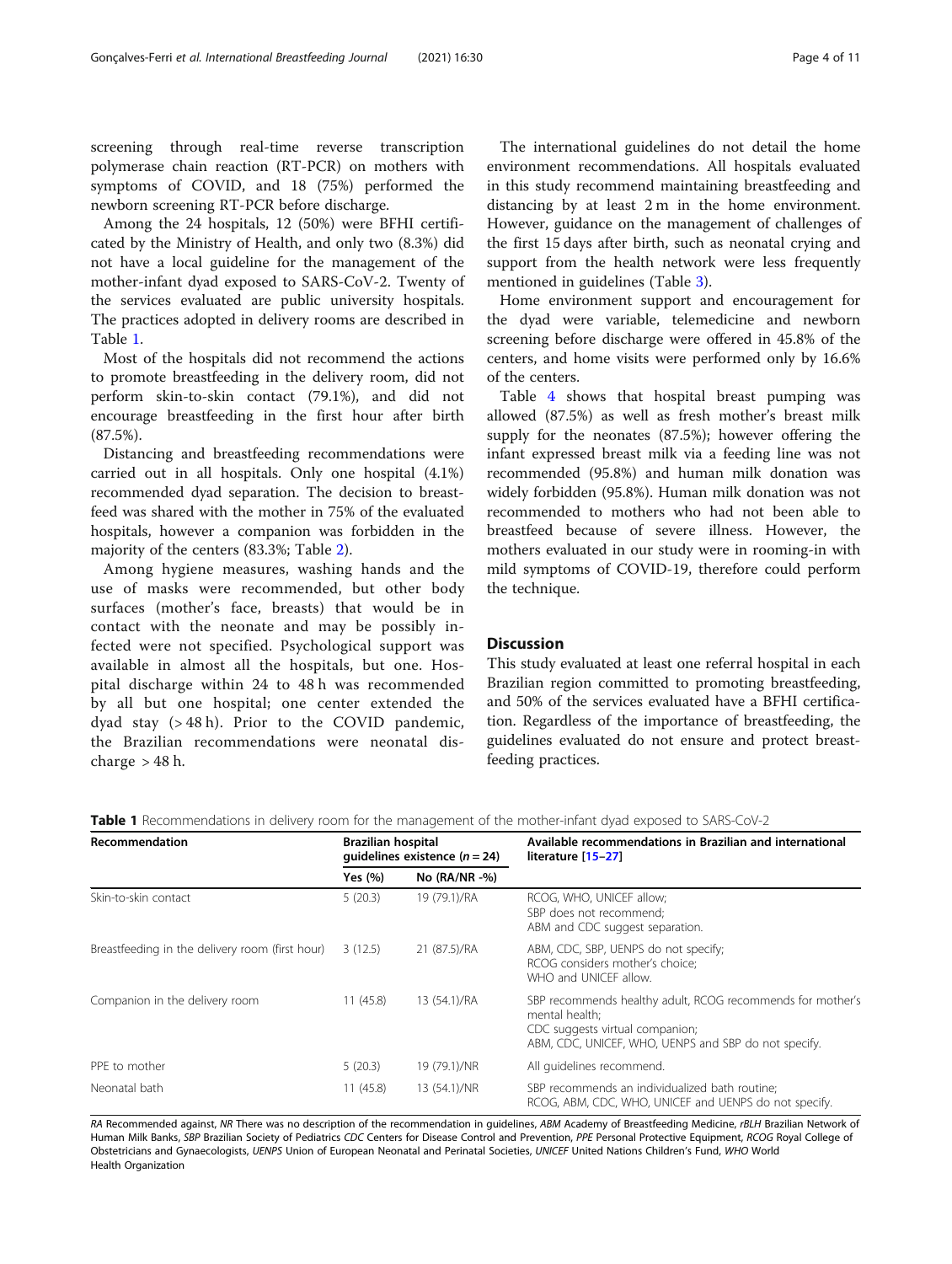| Recommendation                                           | <b>Brazilian</b><br>hospital<br>guidelines<br>existence $(n = 24)$ |                          | Available recommendations in Brazilian and international literature [15-27]                                                                                                                                 |  |
|----------------------------------------------------------|--------------------------------------------------------------------|--------------------------|-------------------------------------------------------------------------------------------------------------------------------------------------------------------------------------------------------------|--|
|                                                          | Yes<br>(%)                                                         | No (RA/NR-<br>%)         |                                                                                                                                                                                                             |  |
| Shared decision-making                                   | 18<br>(75.0)                                                       | 6(25.0)/<br>NR.          | RCOG, CDC and ABM encourage shared decision-making;<br>WHO suggests the dialog but reinforces the need of speaking about the benefits<br>on breastfeeding;<br>UNICEF, UENPS and SBP do not specify.         |  |
| Feeding on demand                                        | 23<br>(95.8)                                                       | 1(4.1)/NR                | None of the quidelines specifies.                                                                                                                                                                           |  |
| Individual room for dyad                                 | 15<br>(62.5)                                                       | $9(37.5)$ /<br><b>NR</b> | rBLH and UENPS recommend individual room;<br>RCOG and ABM offers as an option;<br>WHO and UNICEF do not specify;<br>CDC recommends separation.                                                              |  |
| Dyad separation                                          | 1(4.1)                                                             | 23 (95.8)/<br><b>RA</b>  | UNICEF, RCOG and WHO do not recommend;<br>CDC recommends;<br>UENPS advises against separation, allows only if mother is symptomatic or the hospital<br>logistics forbids it;<br>SBP and ABM do not specify. |  |
| Companion room                                           | $\overline{4}$<br>(16.6)                                           | 20(83.3)/<br><b>RA</b>   | CDC limits visits and suggests rules;<br>UENPS and rBLH suspend visits;<br>SBP, RGCO and ABM suggest healthy adult to help;<br>WHO and UNICEF do not specify.                                               |  |
| Use of mask                                              | 23<br>(95.8)                                                       | 1(4.1)/NR                | RCOG, ABM, UNICEF, CDC, UENPS and SBP recommend.                                                                                                                                                            |  |
| Washing hands                                            | 23<br>(95.8)                                                       | 1(4.1)/NR                | RCOG, ABM, SBP, WHO, UNICEF, CDC and UENPS recommend.                                                                                                                                                       |  |
| Washing the face                                         | $\overline{4}$<br>(16.6)                                           | 20 (83.3)/<br><b>NR</b>  | WHO, CDC, RCOG, SBP, ABM, UNICEF and UENPS do not specify.                                                                                                                                                  |  |
| Cleaning the breast                                      | $\overline{7}$<br>(29.1)                                           | 17(70.8)<br><b>NR</b>    | WHO, CDC, RCOG, SBP, ABM and UENPS do not specify;<br>UNICEF recommends if mother is coughing.                                                                                                              |  |
| Changing the clothes                                     | 2(8.3)                                                             | 22 (91.6)/<br><b>NR</b>  | WHO, UNICEF, CDC, RCOG, SBP, ABM and UENPS do not specify.                                                                                                                                                  |  |
| 2 m distance                                             | 24<br>(100)                                                        | 0 (0)/RA                 | ABM, CDC, UENPS and rBLH recommend distance;<br>WHO suggests precaution, however keeping mothers and infants together day and night.<br>RCOG, UNICEF does not specify.                                      |  |
| Psychological support                                    | 23<br>(95.8)                                                       | 1(4.1)/NR                | ABM, SBP, UNICEF, WHO and UENPS do not specify;<br>CDC and RCOG recommend.                                                                                                                                  |  |
| Home environment<br>recommendations for the mother (100) | 24                                                                 | 0 (0)/NR                 | ABM and SBP do not specify;<br>rBLH recommends if mother is insecure;<br>WHO, RCOG, CDC, UNICEF and UENPS recommend.                                                                                        |  |
| Home environment<br>recommendations for the family       | 18<br>(75)                                                         | 6 (25)/NR                | ABM, WHO, UNICEF, UENPS and SBP do not specify;<br>RCOG and CDC recommend.                                                                                                                                  |  |
| Hospital discharge (24-48 h)                             | 19<br>(79.1)                                                       | $5(20.8)$ /<br><b>RA</b> | UENPS recommends discharge in 48 h, if hospital is crowded; if it is not, it recommends 1<br>week in the hospital to repeat the swab test;<br>WHO, CDC, RCOG ABM, SBP and UNICEF do not specify.            |  |

#### <span id="page-4-0"></span>Table 2 Recommendations for rooming-in for the management of the mother-infant dyad exposed to SARS-CoV-2

RA Recommended against, NR There was no description of the recommendation in guidelines, ABM Academy of Breastfeeding Medicine, rBLH Brazilian Network of Human Milk Banks, SBP Brazilian Society of Pediatrics CDC Centers for Disease Control and Prevention, PPE Personal Protective Equipment, RCOG Royal College of Obstetricians and Gynaecologists, UENPS Union of European Neonatal and Perinatal Societies, UNICEF United Nations Children's Fund, WHO World Health Organization

The possibility of maternal-fetal virus transmission leading to infection in the neonatal period had been observed in other respiratory diseases before the current pandemic [[28\]](#page-10-0). While the literature on COVID-19 is still limited, the available data has not observed significant infection rates among neonates born from mothers who tested positive for COVID-19; when it occurred, clinical manifestations were generally mild [\[1](#page-9-0)–[6,](#page-9-0) [11](#page-9-0)–[14\]](#page-9-0).

As a result of the lack of evidence pertaining to the direct transmission via breast milk, the major concerns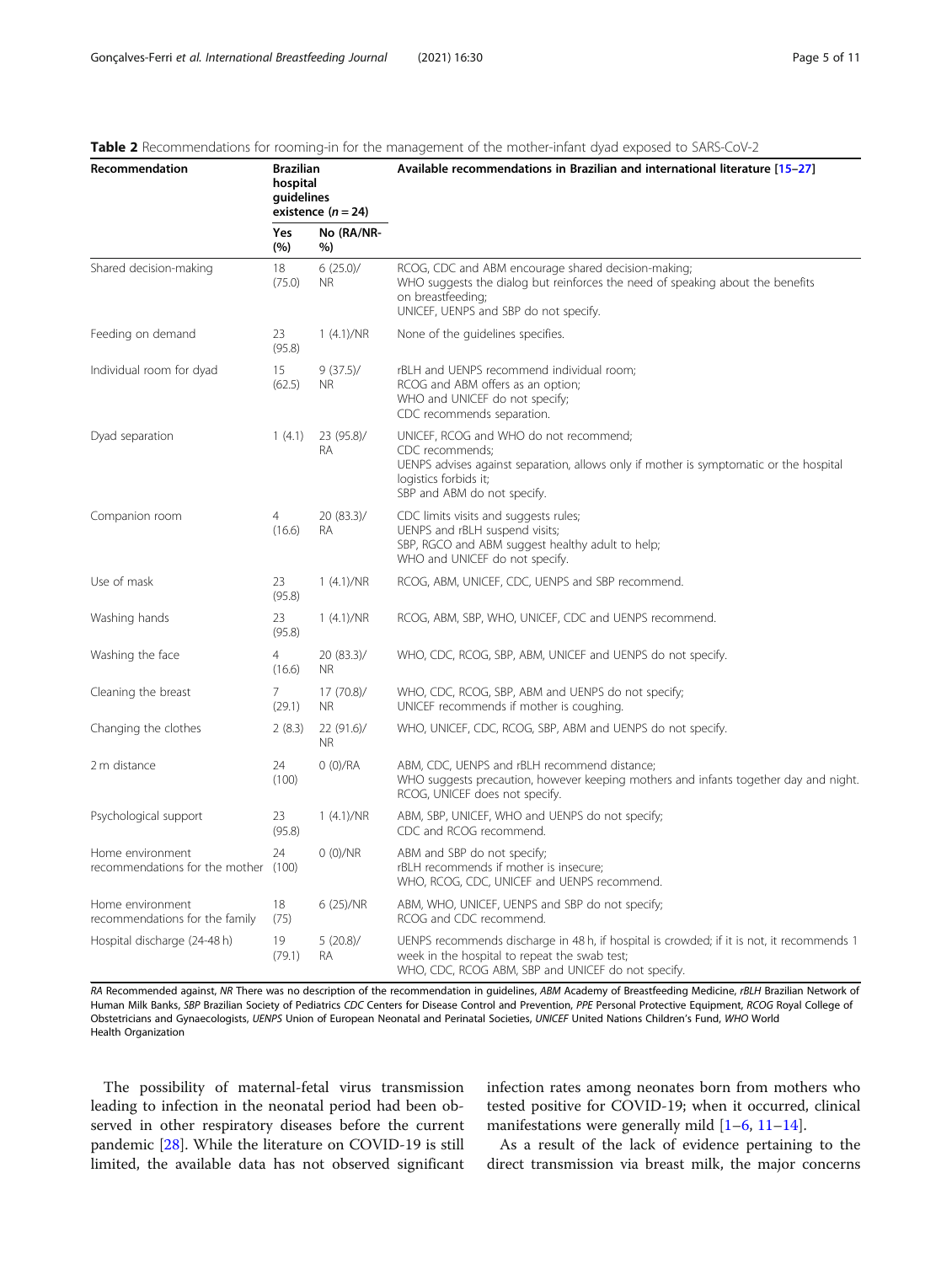| Recommendation                                         | <b>Brazilian hospital</b><br>quidelines existence $(n =$<br>24) |              | Available recommendations in Brazilian and international<br>literature [15-27]                                                                                                              |
|--------------------------------------------------------|-----------------------------------------------------------------|--------------|---------------------------------------------------------------------------------------------------------------------------------------------------------------------------------------------|
|                                                        | Yes (%)                                                         | No (RA/NR-%) |                                                                                                                                                                                             |
| Breastfeeding                                          | 24<br>(100)                                                     | 0(0)/RA      | UENPS, WHO and UNICEF clearly stand in favor;<br>rBLH, SBP, ABM, RCOG and CDC recommend if the mother desires.                                                                              |
| Feeding on demand                                      | 24 (100)                                                        | 0(0)/NR      | WHO, RCOG, ABM, SBP, CDC, UNICEF and UENPS do not specify.                                                                                                                                  |
| Comforting techniques                                  | 11<br>(45.8)                                                    | 13 (54.1)/NR | WHO, UNICEF, CDC, RCOG, ABM, SBP and UENPS do not specify.                                                                                                                                  |
| Other person's neonatal care (not mother's 16<br>care) | (66.6)                                                          | 8 (33.3)/NR  | CDC, ABM and SPB recommend;<br>RCOG, WHO, UNICEF and UENPS do not specify.                                                                                                                  |
| Infant formula                                         | 6(25)                                                           | 18 (75)/RA   | RCOG, ABM, SBP and CDC do not specify;<br>UENPS clearly discourages and recommends expressed fresh mother's<br>milk;<br>WHO, UNICEF suggests infant formula if breast milk is not possible. |
| Hygiene measures                                       | 24 (100)                                                        | 0 (0)/RA     | WHO, UNICEF, CDC, RCOG, ABM, UENPS, SBP and rBLH allow alcohol gel<br>before handling.                                                                                                      |
| 2 m distance                                           | 24 (100)                                                        | 0(00)/RA     | ABM, UENPS, SBP and CDC recommend;<br>RCOG, WHO and UNICEF do not specify.                                                                                                                  |
| Separate rooms                                         | 4(16.6)                                                         | 20 (83.3)/NR | Recommendation not specified for home environment;<br>UENPS, SBP, RCOG, WHO and UNICEF do not specify;<br>ABM recommends as an option;<br>CDC recommends.                                   |
| Distance between siblings                              | 15(62.5)                                                        | 9 (37.5)/NR  | WHO, UNICEF, CDC, RCOG, SBP, ABM and UENPS do not specify.                                                                                                                                  |
| Actions to support breastfeeding                       | 11(45.8)                                                        | 13 (54.1)/NR | WHO, UNICEF, UENPS, ABM and SBP do not specify;<br>rBLH recommends suspending educational groups on breastfeeding;<br>RCOG and CDC recommend.                                               |
| Home visit                                             | 4(16.6)                                                         | 20 (83.3)/RA | RCOG, ABM, SBP, CDC, WHO and UNICEF do not specify;<br>UENPS discourages.                                                                                                                   |
| Telemedicine                                           | 11(45.8)                                                        | 13 (54.1)/NR | WHO, RCOG, CDC and UENPS encourage;<br>ABM does not specify;<br>rBLH recommends for breastfeeding support and encouragement;<br>UNICEF do not specify.                                      |
| Reference center to medical evaluation                 | 5(20.8)                                                         | 19 (79.1)/NR | UENPS recommends return with 7 days, 14 days and 28 days after discharge;<br>WHO, UNICEF, CDC, RCOG, ABM and SBP do not specify.                                                            |
| Newborn screening in the hospital                      | 11(45.8)                                                        | 13 (54.1)/NR | WHO, CDC, RCOG, ABM, SBP, UNICEF and UENPS do not specify.                                                                                                                                  |
| Psychological call center                              | 9(37.5)                                                         | 15 (62.5)/NR | ABM, WHO, UNICEF SBP and UENPS do not specify;<br>CDC and RCOG recommend.                                                                                                                   |

#### <span id="page-5-0"></span>Table 3 Recommendations in home environment for the management of the mother-infant dyad exposed to SARS-CoV-2

RA Recommended against, NR There was no description of the recommendation in guidelines, ABM Academy of Breastfeeding Medicine, rBLH Brazilian Network of Human Milk Banks, SBP Brazilian Society of Pediatrics CDC Centers for Disease Control and Prevention, PPE Personal Protective Equipment, RCOG Royal College of Obstetricians and Gynaecologists, UENPS Union of European Neonatal and Perinatal Societies, UNICEF United Nations Children's Fund, WHO World Health Organization

about SARS-CoV-2 in addition to evidence of contact and aerosol dissemination with mother and infant in close proximity when breastfeeding, the guideline recommendations are restrictive measures related to breastfeeding which fail to recognise the importance of breastfeeding [[15](#page-9-0)–[27](#page-10-0)].

#### Breastfeeding and its socio-economic impact

Undoubtedly, breastfeeding has a positive impact not only on maternal-infant health, but also socioeconomically. The WHO highlights the need for public policies for breastfeeding maintenance, as it can prevent 82,300 infant deaths per year worldwide. Nevertheless, even with intense campaigns and publications on the benefits of breastfeeding, only 37% of children are breastfed until 6 months of age worldwide, showing the need for investments in this area [[29](#page-10-0)–[31](#page-10-0)].

The absence of breastfeeding has a negative impact in countries worldwide. In developing societies, which are even more impoverished by the economic crisis triggered by the pandemic, with rising unemployment and falling Gross Domestic Product (GDP); this impact is likely to be greater [\[32](#page-10-0)]. Adding to that, total annual global economic losses related to nonbreastfeeding are estimated to be between US \$ 257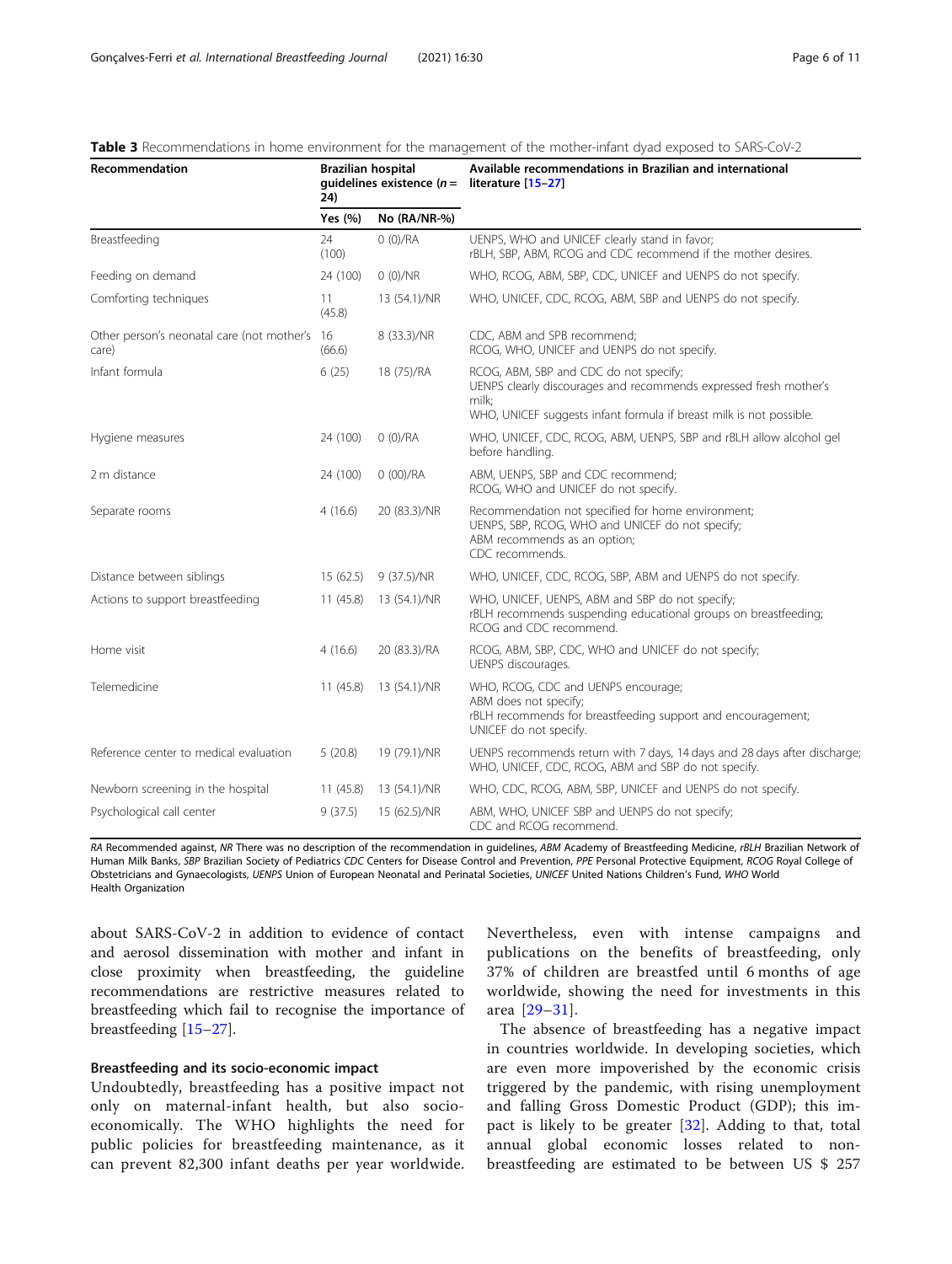| Recommendation Brazilian hospital      | guidelines<br>existence $(n = 24)$ |                         | Available recommendations in Brazilian and international literature [15-27]                                                                                                                                                                                                                            |  |  |
|----------------------------------------|------------------------------------|-------------------------|--------------------------------------------------------------------------------------------------------------------------------------------------------------------------------------------------------------------------------------------------------------------------------------------------------|--|--|
|                                        | Yes<br>(%)                         | No (RA/NR-<br>%)        |                                                                                                                                                                                                                                                                                                        |  |  |
| Hospital pumping                       | 21<br>(87.5)                       | 3 (12.5)/RA             | RCOG, WHO, UNICEF, UENPS, SBP, rBLH, ABM and CDC allow.                                                                                                                                                                                                                                                |  |  |
| Bedside pumping                        | 19<br>(79.1)                       | 5 (20.8)/RA             | RCOG, WHO, UNICEF, UENPS, SBP, rBLH, ABM and CDC do not specify.                                                                                                                                                                                                                                       |  |  |
| Fresh mother's<br>breast milk          | 21<br>(87.5)                       | 3(12.5)                 | WHO, UNICEF, RCOG, SBP, ABM and CDC suggest as a breastfeeding alternative;<br>UENPS does not recommend if mother is symptomatic;<br>rBLH allows expressing, but for patients in neonatal units the milk must be pasteurized and the milk from<br>mothers in intensive care units must be thrown away. |  |  |
| Feeding line at the $2(8.3)$<br>breast |                                    | 23 (95.8)/<br><b>NR</b> | UNICEF, ABM, SBP, CDC UENPS and RCOG do not specify. WHO recommends.                                                                                                                                                                                                                                   |  |  |
| Cup feeding                            | 18<br>(75)                         | 6 (25)/NR               | WHO, UNICEF, ABM, SBP, CDC and UENPS recommend cup or spoon feeding;<br>RCOG does not specify.                                                                                                                                                                                                         |  |  |
| Pasteurization                         | $\overline{4}$<br>(16.6)           | 20(83.3)/<br><b>RA</b>  | UENPS discourages, even for preterm babies;<br>SBP and rBLH recommend that for patients in neonatal units the milk must be pasteurized;<br>RCOG, ABM, CDC, WHO and UNICEF do not specify.                                                                                                              |  |  |
| Donation<br>permission                 | 2(8.3)                             | 23 (95.8)/<br><b>RA</b> | SBP and rBLH don't allow that these women are donors up to 15 days after the onset of symptoms;<br>ABM, RCOG, WHO, and UNICEF do not specify; CDC forbids.                                                                                                                                             |  |  |
| Home pumping                           | 11<br>(45.8)                       | $13(54.1)$ /<br>RA      | WHO, CDC, UNICEF, RCOG, ABM, rBLH and UENPS allow.                                                                                                                                                                                                                                                     |  |  |

<span id="page-6-0"></span>Table 4 Recommendations on breastfeeding and human milk handling for the mother-infant dyad exposed to SARS-CoV-2

RA Recommended against, NR There was no description of the recommendation in quidelines, ABM Academy of Breastfeeding Medicine, rBLH Brazilian Network of Human Milk Banks, SBP Brazilian Society of Pediatrics CDC Centers for Disease Control and Prevention, PPE Personal Protective Equipment, RCOG Royal College of Obstetricians and Gynaecologists, UENPS Union of European Neonatal and Perinatal Societies, UNICEF United Nations Children's Fund, WHO World Health Organization

billion and US \$ 341 billion, or between 0.37 and 0.70% of the global GDP [\[8](#page-9-0)].

Despite the data related to breastfeeding, strategies for protecting this valuable practice during the pandemic have not been adequately developed [\[15](#page-9-0)–[27\]](#page-10-0). Although the currently available guidelines discuss prevention of mother-to-child transmission, they do not consider the possibility of weaning the baby and do not foresee actions to minimize the discontinuity of breastfeeding. Countries have prepared themselves to prevent the spread of COVID-19, however the principle of "first do no harm," whatever the intervention or procedure, the patient's well-being is the primary consideration, as mentioned by Alison Stuebe in a recent editorial, was not taken seriously [\[33](#page-10-0)].

We emphasize that, since COVID-19 is unlike other viral diseases, such as HIV, in which breastfeeding is contraindicated due to the chronic condition of the disease, actions to prevent the transmission of SARS-CoV-2 must be performed within 14 days after birth. However, lack of support during this period combined with maternal anxiety about the disease may cause irreversible consequences on the success of breastfeeding [[34](#page-10-0), [35](#page-10-0)].

The vast majority of the hospitals developed their own guidelines (75%) because Brazil is a country with socioeconomic differences between the regions, requiring adaptation of the medical literature's recommendations to their own reality.

# Implications of recommendations

## Delivery room

By evaluating the recommendations of the protocols for the delivery room, we noticed that most hospitals did not recommend measures to promote breastfeeding for exposed dyads, with a high rate of non-recommendation of skin-to-skin contact (79.1%) and breastfeeding in the first hour after birth (87.5%). These recommendations may lead to dyad separation, with possible impairment of breastfeeding and consequent intense maternal stress, which may contribute to early breastfeeding cessation. They also can contribute to stress to the infant and may hamper an infant's adaptation to extrauterine life [\[36](#page-10-0)]. The concern regarding contamination in the delivery room is related to the active phase of normal delivery, where the mother can disperse droplets. However, pregnant women wear masks according to the guidelines, reducing the spread of particles [[37\]](#page-10-0).

We also consider the prohibition of labor companionship as a questionable measure, possibly attributed to prevent crowding in the delivery room. However, the maternal anxiety of being without a partner can be much more harmful, since several publications reinforce the importance of the father or the presence of a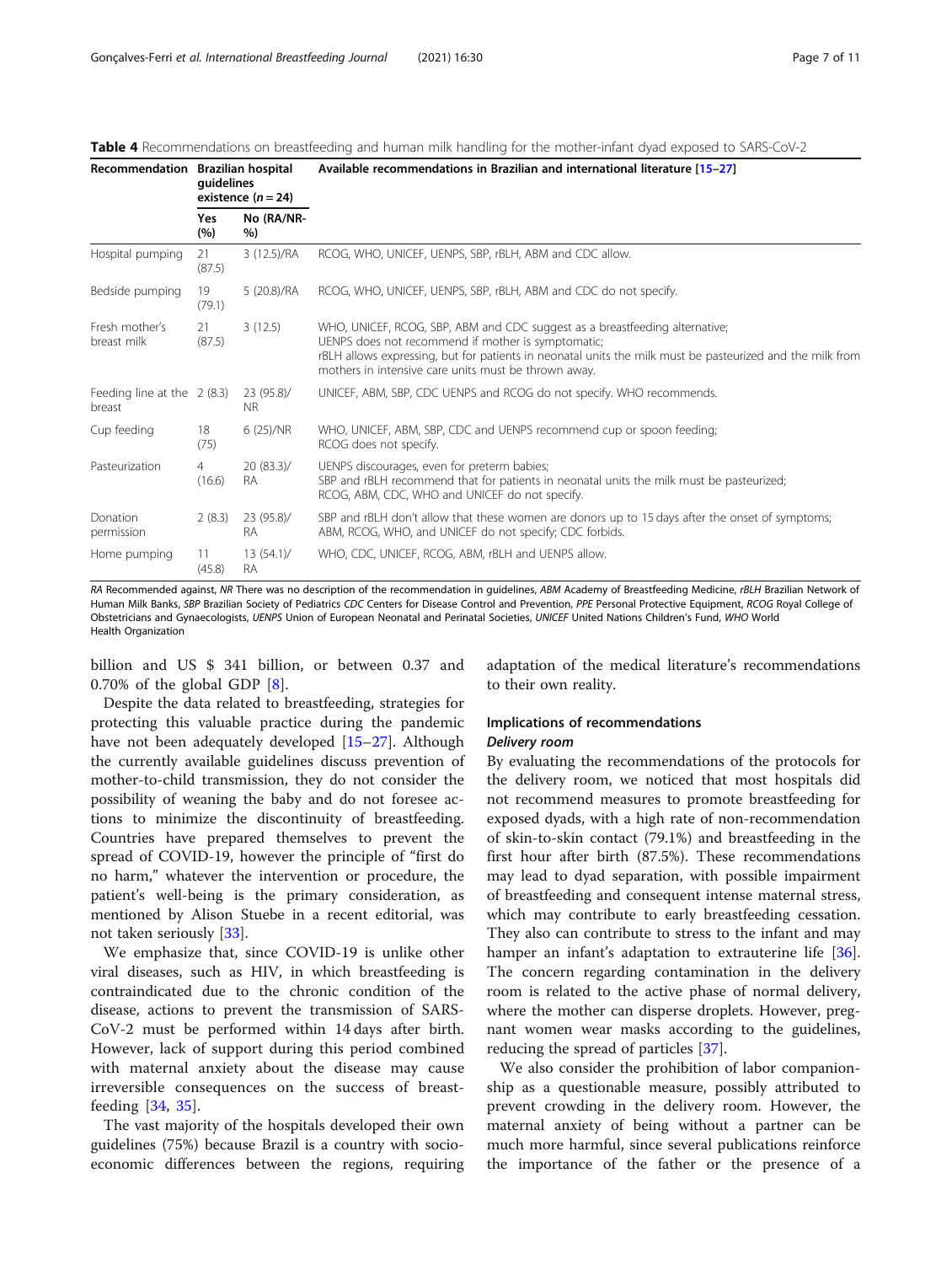companion in the entire process, from birth to breastfeeding [\[38](#page-10-0)–[41\]](#page-10-0).

There are few guidelines on bathing the neonate, as recommended for other viral conditions. The SARS-CoV-2 may be transmitted through feces, and this measure perhaps should be considered, although bathing is associated with neonatal stress. Only SBP recommends individualizing the bathing after birth [\[40](#page-10-0), [41](#page-10-0)].

#### Rooming-in

In rooming-in, only one hospital did not allow breastfeeding and separated the dyad. This is not recommended, since separation can compromise support, increase maternal stress, discourage breastfeeding, and increase the consumption of PPE [[35,](#page-10-0) [42](#page-10-0)].

Hand washing (95.8%) and the use of a surgical mask for breastfeeding (95.8%) were widely recommended in our sample, as well as maintaining a 2-m distance between mother and child (95.8%), possibly making the immediate postpartum period more exhausting, especially when the woman is likely to be in pain.

However, even with restrictions that require more effort from the puerperal woman, most services did not allow a room companion room (95.8%), or a family member to be a facilitator of breastfeeding. Responsive feeding, changing diapers, and bathing demand constant hygiene from the puerperal women and being alone would probably make the correct execution of the protection measures more unlikely and, again, contribute to maternal tiredness and anxiety. Mental health during the pandemic is already a concern of health agencies, and services must plan measures to prevent worsening of mental health [[41\]](#page-10-0).

Additionally, the permission of a companion for the dyad could facilitate the health education of a member of the family support network, who would be adequately trained to provide help during the period of isolation at home, avoiding contamination and encouraging breastfeeding, since the support is fundamental to its success [[41](#page-10-0)].

Shared decision-making about breastfeeding with the family was adopted in 75% of the hospitals, however the protocols were not individualized. When adopting the same recommendation for all mothers, they did not consider the role of breastfeeding in that family and did not assess the dyad's socio-economic situation.

The dyad's assessment considering a bio-psycho-social approach would possibly avoid the implementation of useless measures in a hospital environment, since these recommendations cannot be followed in the home environment, especially in developing countries where several people inhabit places with insufficient hygiene conditions [[31,](#page-10-0) [43\]](#page-10-0).

Another interesting aspect is related to surface cleaning. Mothers with COVID-19, due to the common symptoms—coughing, sneezing, and scratching their faces—can increase the chance of having their face, clothes, and breasts potentially contaminated. However, there are no specific recommendations for cleaning these surfaces.

Breastfeeding support and guidance on breastfeeding with COVID-19 were offered in most of the services evaluated; however, in 79.1% of Brazilian hospitals, discharge took place between 24 and 48 h, a period when breastfeeding is often not yet well established, mainly in primiparous mothers or those with breastfeeding-related anxieties. Additionally, guidance for mothers and family members were more specific to prevent infection than to promote and support breastfeeding [\[15](#page-9-0)–[27,](#page-10-0) [30,](#page-10-0) [44,](#page-10-0) [45](#page-10-0)].

#### Home environment

Regarding the home environment, the guidelines are standardized: all of them allow breastfeeding with hygiene measures. However, the recommendations are vague on how to proceed when the newborn is crying, with only 45.8% of the evaluated guidelines guiding how the mother should manage the crying of the newborn during the isolation period. The guidance on how to console the neonate should be seriously considered since crying is referred to as one of the leading causes of early cessation of breastfeeding, and adequate management can alleviate maternal-fetal stress [[30](#page-10-0)–[35](#page-10-0)].

The prescription of infant formula and guidance for neonatal care to be executed by other people was performed in approximately 20% of the evaluated hospitals; measures that can lead to weaning, and the lack of bond between child and mother. Concerning siblings, 62.5% of services recommended that children be separated from the dyad, a situation that probably would not be possible in socially vulnerable families, and possibly contribute to maternal anxiety [\[30,](#page-10-0) [35,](#page-10-0) [41,](#page-10-0) [42\]](#page-10-0).

Another significant difficulty observed is the support from the primary care health service. Home visits were conducted by only 16.6% of the services; telemedicine was used by 45.8% and psychological care by telemedicine was only used by 37.5%. The lack of recommendations for adequate home support is worrying, since this type of measure would be fundamental for the promotion of breastfeeding [\[46\]](#page-10-0).

Despite the recommendations to avoid follow-up in primary care,79% of participating hospitals recommend review at the primary care unit if there is a problem with the dyad rather than return to the referral health service.

In an attempt to contribute to the dyad isolation, 45.8% of hospitals performed the neonatal screening in a hospital environment. Probably, when this possibility is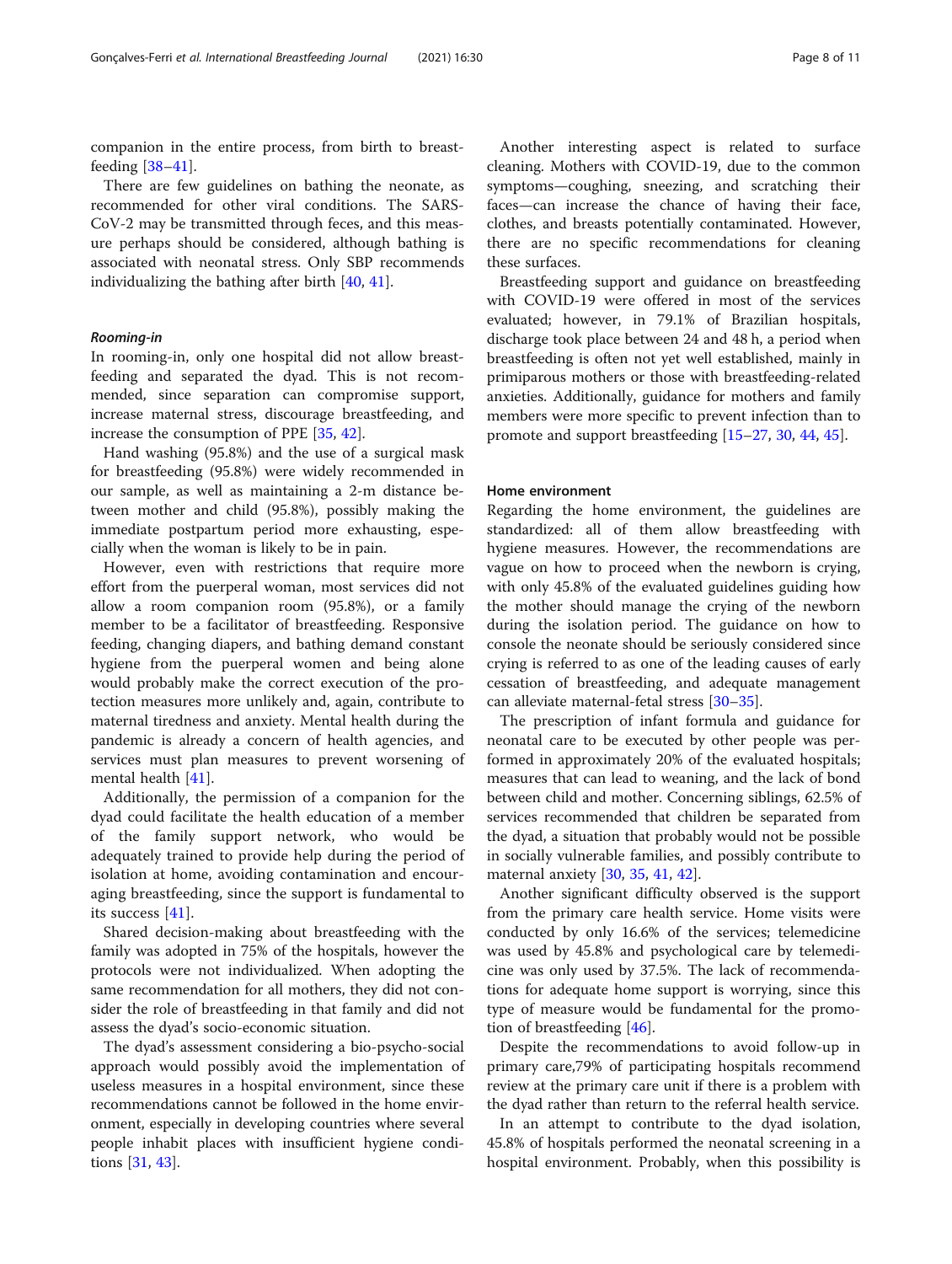not offered, there will be possible delays in the diagnosis of neonatal diseases.

#### Breast pumping and human milk donation

Regarding the handling and donation of human milk, we noticed guidance for breast pumping in a hospital environment (87.5%), although these mothers cannot be milk donors during the isolation period, probably due to the concerns of contamination [[47](#page-10-0)].

Most hospitals recommended that fresh mother's breast milk must be offered to the newborn (87.5%), preferably by cup (75%). Only 8.3% of hospitals allowed use of a feeding line possibly not providing the stimulus to lactation through neonatal suction during feeding [\[44](#page-10-0)].

Concerning limitations of the study, we evaluated only the most important Brazilian hospitals; therefore, it perhaps does not represent the Brazilian reality in its entirety. We also only analyzed guidelines during the COVID-19 outbreak and cannot be sure of actual practices in these participating hospitals.

Lack of breastfeeding knowledge is significant, and so are the concerns regarding the pandemic's impact on breastfeeding. Among the international protocols evaluated (WHO, CDC, UNICEF, RCOG, UENPS, and ABM) and national agencies (SBP and rBLH), we observed that the recommendations with the highest agreement between them are those related to preventing infection by SARS-COV-2 of the newborn. Nevertheless, there is no guidance on supporting breastfeeding in pandemic situations or how to continue implementing the actions recommended by breastfeeding protection policies [\[15](#page-9-0)–[27\]](#page-10-0).

Therefore, to investigate the management of breastfeeding in the dyads exposed to SARS-CoV-2, we prepared a prospective multicenter study, with the 24 Brazilian hospitals evaluated in this study (BRACOVID Project). The purposes are to assess the impact of the COVID-19 guidelines on breastfeeding rates, evaluate maternal mental health, analyze the feasibility of implementing the proposed hygiene measures in the home environment, and the clinical evolution of breastfed neonate born of mothers with COVID-19. A part of this study is still being carried out; final data collection was planned to be completed by September 2020.

The disagreement between international guidelines and the impact of this fact has been discussed in the scientific community [\[48](#page-10-0)–[50\]](#page-10-0). The absence of recommendations on breastfeeding support during the pandemic led to difficulties in developing standards among hospitals in different regions of Brazil and other countries worldwide. The lack of a global discussion on supporting and protecting breastfeeding during the pandemic can generate incalculable damage to maternal and child health, leading to psychological, social, and economic costs, especially in the most vulnerable populations.

#### Conclusions

We conclude that the evaluated guidelines are not able to support the required actions to encourage breastfeeding, as recommended by well-known protecting policies. Regarding COVID-19 and breastfeeding, an important question remains—what are the repercussions for the lack of support and promotion of breastfeeding in the COVID-19 era? It is reasonable to consider that if protective measures and incentives for breastfeeding are not taken into consideration during this time, the effects of the pandemic will reflect on children's health for decades.

The dyad exposed to SARS-CoV-2 have an increased risk of early cessation of breastfeeding and a situation of extreme anxiety. Therefore, we understand that our role as neonatologists and other health professionals involved in this process is to encourage breastfeeding, to recognize the risk of early cessation of breastfeeding, and to plan practical support actions.

It is essential that the scientific community discuss and look for effective ways to promote breastfeeding, not only by allowing it but also looking for ways to guarantee its practice. Protocols for the containment of COVID-19 must be realistic and adequate, designed to prevent neonatal infection and with special attention in promoting and supporting breastfeeding during the pandemic.

#### Abbreviations

ABM: Academy of Breastfeeding Medicine; CDC: Centers for Disease Control and Prevention; PPE: Personal Protective Equipment; RCOG: Royal College of Obstetricians and Gynaecologists; rBLH: Brazilian Network of Human Milk Banks; SBP: Brazilian Society of Pediatrics; SIN: Society of Italian Neonatology; UENPS: Union of European Neonatal and Perinatal Societies; UNICEF: United Nations Children's Fund; WHO: World Health Organization

#### Acknowledgments

We would like to thank all the hospitals and patients who participated in the study.

#### Authors' contributions

Walusa A. Gonçalves-Ferri and Fábia P. Martins-Celini, F.P. coordinated and designed the study, wrote and revised the manuscript. All other authors obtained the data and revised the manuscript. All authors read and approved the final manuscript.

#### Funding

None.

#### Availability of data and materials

The datasets used and analyzed during the current study are available from the corresponding author on reasonable request.

#### Declarations

#### Ethics approval and consent to participate

The study was approved by the Research Ethics Committee of the Medicine School in Ribeirão Preto, University of São Paulo, Brazil (CAAE: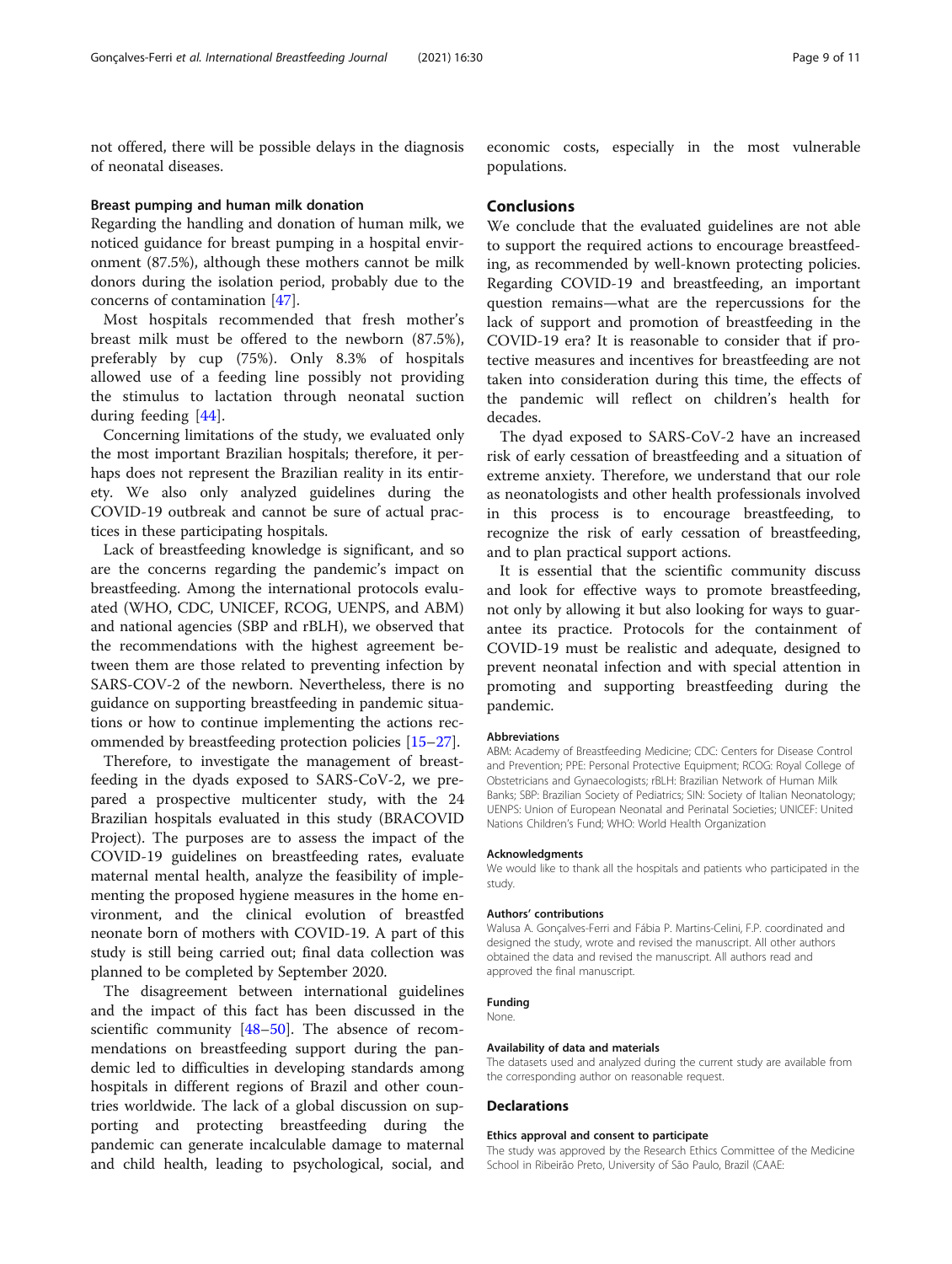<span id="page-9-0"></span>31357320.9.1001.5440–4.066.741/2020) and from the Brazilian hospitals and maternal services.

#### Consent for publication

Not applicable.

#### Competing interests

All authors have declared no potential conflicts of interest regarding the research.

#### Author details

<sup>1</sup>Department of Pediatrics, Ribeirão Preto Medical School- University of São Paulo, Ribeirão Preto, SP, Brazil. <sup>2</sup> Department of Pediatrics, Universidade Federal de São Paulo, São Paulo, SP, Brazil. <sup>3</sup>Department of Pediatrics, Curso de Medicina da ULBRA, Universidade Luterana do Brasil, Porto Alegre, RS, Brazil. <sup>4</sup> Department of Pediatrics, Neonatology Discipline, Faculdade de Medicina do Campus de Botucatu, UNESP, Botucatu, SP, Brazil. <sup>5</sup>Department of Pediatrics, Universidade Federal do Maranhão, São Luís, MA, Brazil. 6 Department of Pediatrics, Universidade Estadual de Campinas- UNICAMP, Campinas, SP, Brazil. <sup>7</sup>Department of Pediatrics, Hospital Aliança, Salvador, BA, Brazil. <sup>8</sup>Department of Pediatrics, Maternidade Lilia Neves, CEPLIN - Instituto de pediatria e neonatologia ltda, Campus dos Goitazes, RJ, Brazil. 9 Departments of Pediatrics, Federal University of Uberlandia, Uberlândia, MG, Brazil. <sup>10</sup>Department of Pediatrics, Hospital e Maternidade Santa Brígida, Curitiba, PR, Brazil. 11Department of Pediatrics, Universidade Federal de Minas Gerais, Belo Horizonte, MG, Brazil. 12Department of Pediatrics, Universidade Federal do Rio Grande do Sul, Porto Alegre, RGS, Brazil. <sup>13</sup>Department of Pediatrics, Hospital Materno Infantil de Brasília, Brasília, DF, Brazil. <sup>14</sup>Department of Pediatrics, Instituto da Criança do Hospital das Clínicas da FMUSP, São Paulo, SP, Brazil. 15Department of Pediatrics, Maternidade Perinatal Laranjeiras, Rio de Janeiro, RJ, Brazil. <sup>16</sup>Department of Pediatrics, Instituto Nacional de Saúde da Mulher, da Criança e do Adolescente Fernandes Figueira – Fundação Oswaldo Cruz, Rio de Janeiro, RJ, Brazil.<br><sup>17</sup>Department of Pediatrics, Hospital Central da Santa Casa de Misericórdia de São Paulo, São Paulo, SP, Brazil. 18Department of Pediatrics, Hospital Maternidade Carmela Dutra, Florianópolis, SC, Brazil. <sup>19</sup>Department of Pediatrics, Complexo Hospital de Clínicas UFPR, Curitiba, PR, Brazil. <sup>20</sup>Department of Pediatrics, Hospital da Clínicas da Faculdade de Medicina de Marília -Unidade Materno Infantil, Marília, SP, Brazil. <sup>21</sup>Department of Pediatrics, Universidade Do Estado Do Amazonas, Platô do Piquiá, Boca do Acre, AM, Brazil. <sup>22</sup>Department of Pediatrics, Maternidade Climério de Oliveira- UFBA, Salvador, BA, Brazil. 23Department of Pediatrics, Maternidade Nossa Senhora de Fátima, Curitiba, PR, Brazil. 24Department of Pediatrics, Faculdade de Medicina de São José do Rio Preto-FAMERP, São José do Rio Preto, SP, Brazil. <sup>25</sup>Department of Pediatrics, Ribeirão Preto Medical School, Ribeirão Preto, São Paulo, Brazil.

#### Received: 19 November 2020 Accepted: 16 March 2021 Published online: 31 March 2021

#### References

- 1. Coronavirus Brazil. General panel; 2020. [https://covid.saude.gov.br/.](https://covid.saude.gov.br/) Accessed 29 July 2020.
- 2. World Health Organization. Coronavirus Disease (COVID-19). Situation Reports; 2020. [https://www.who.int/emergencies/diseases/novel-corona](https://www.who.int/emergencies/diseases/novel-coronavirus-2019/situation-reports/) [virus-2019/situation-reports/.](https://www.who.int/emergencies/diseases/novel-coronavirus-2019/situation-reports/) Accessed 29 July 2020.
- 3. Chen H, Guo J, Wang C, Luo F, Yu X, Zhang W, et al. Clinical characteristics and intrauterine vertical transmission potential of COVID-19 infection in nine pregnant women: a retrospective review of medical records. Lancet. 2020;395(10226):809–15. [https://doi.org/10.1016/S0140-6736\(20\)30360-3.](https://doi.org/10.1016/S0140-6736(20)30360-3)
- 4. Ronchi A, Pietrasanta C, Zavattoni M, Saruggia M, Schena F, Sinelli MT, et al. Evaluation of rooming-in practice for neonates born to mothers with severe acute respiratory syndrome coronavirus 2 infection in Italy. JAMA Pediatr. 2020;175(3):260–6. <https://doi.org/10.1001/jamapediatrics.2020.5086>.
- 5. Salvatore CM, Han J-Y, Acker KP, Tiwari P, Jin J, Brandler M, et al. Neonatal management and outcomes during the COVID-19 pandemic: an observation cohort study. Lancet Child Adolesc Health. 2020;4(10):721–7. [https://doi.org/10.1016/S2352-4642\(20\)30235-2.](https://doi.org/10.1016/S2352-4642(20)30235-2)
- 6. Lu Q, Shi Y. Coronavirus disease (COVID-19) and neonate: what neonatologist need to know. J Med Virol. 2020;92(6):564–7. [https://doi.org/1](https://doi.org/10.1002/jmv.25740) [0.1002/jmv.25740](https://doi.org/10.1002/jmv.25740).
- 7. World Health Organization, UNICEF: Protecting, promoting, and supporting breastfeeding in facilities providing maternity and newborn services: the revised baby-friendly hospital initiative 2018. Implementation guidance. 2020; [https://www.who.int/nutrition/publications/infantfeeding/](https://www.who.int/nutrition/publications/infantfeeding/bfhiimplementation/en/) [bfhiimplementation/en/](https://www.who.int/nutrition/publications/infantfeeding/bfhiimplementation/en/) . Accessed 29 July 2020.
- 8. Walters DD, Phan LTH, Mathisen R. The cost of not breastfeeding: global results from a new tool. Health Policy Plan. 2019;34(6):407–17. [https://doi.](https://doi.org/10.1093/heapol/czz050) [org/10.1093/heapol/czz050.](https://doi.org/10.1093/heapol/czz050)
- 9. Vilar-Compte M, Teruel GM, Flores-Peregrina D, Carroll GJ, Buccini GS, Perez-Escamilla R. Costs of maternity leave to support breastfeeding; Brazil, Ghana and Mexico. Bull World Health Organ. 2020;98(6):382–93. [https://doi.org/1](https://doi.org/10.2471/BLT.19.229898) [0.2471/BLT.19.229898](https://doi.org/10.2471/BLT.19.229898).
- 10. Victora CG, Bahl R, Barros AJD, França GVA, Horton S, Krasevec J, et al. Breastfeeding in the 21st century: epidemiology, mechanisms, and lifelong effect. Lancet. 2016;387(10017):475–90. [https://doi.org/10.1016/S0140-6736\(1](https://doi.org/10.1016/S0140-6736(15)01024-7) [5\)01024-7.](https://doi.org/10.1016/S0140-6736(15)01024-7)
- 11. Lang G-J, Zhao H. Can SARS-CoV-2-infected women breastfeed after viral clearance? J Zhejiang Univ Sci B. 2020;21(5):405–7. [https://doi.org/10.1631/](https://doi.org/10.1631/jzus.B2000095) [jzus.B2000095.](https://doi.org/10.1631/jzus.B2000095)
- 12. Groß R, Conzelmann C, Müller JA, Stenger S, Steinhart K, Kirchhoff F, et al. Detection of SARS-CoV-2 in human breastmilk. Lancet. 2020;395(10239): 1757–8. [https://doi.org/10.1016/S0140-6736\(20\)31181-8.](https://doi.org/10.1016/S0140-6736(20)31181-8)
- 13. Lackey KA, Pace RM, Williams JE, Bode L, Donovan SM, Järvinen KM, et al. SARS-CoV-2 and human milk: what is the evidence? Matern Child Nutr. 2020;16(4):e13032.
- 14. Walker KF, O'Donoghue K, Grace N, Dorling J, Comeau JL, Li W, et al. Maternal transmission of SARS-COV-2 to the neonate, and possible routes for such transmission: a systematic review and critical analysis. BJOG. 2020; 127(11):1324–36. [https://doi.org/10.1111/1471-0528.16362.](https://doi.org/10.1111/1471-0528.16362)
- 15. United Nations International Children's Emergency Fund. Coronavirus disease (COVID-19): what parents should know; 2020. [https://www.unicef.](https://www.unicef.org/stories/novel-coronavirus-outbreak-what-parents-should-know) [org/stories/novel-coronavirus-outbreak-what-parents-should-know.](https://www.unicef.org/stories/novel-coronavirus-outbreak-what-parents-should-know) Accessed 29 July 2020.
- 16. World Health Organization. Breastfeeding and COVID-19; 2020. [https://www.](https://www.who.int/news-room/commentaries/detail/breastfeeding-and-covid-19) [who.int/news-room/commentaries/detail/breastfeeding-and-covid-19.](https://www.who.int/news-room/commentaries/detail/breastfeeding-and-covid-19) Accessed 29 July 2020.
- 17. Centers for Disease Control and Prevention. Coronavirus Disease 2019 (COVID-19). Evaluation and Management Considerations for Neonates at Risk for COVID-19; 2020. [https://www.cdc.gov/coronavirus/2019-ncov/hcp/ca](https://www.cdc.gov/coronavirus/2019-ncov/hcp/caring-for-newborns.html) [ring-for-newborns.html.](https://www.cdc.gov/coronavirus/2019-ncov/hcp/caring-for-newborns.html) Accessed 29 July 2020.
- 18. Royal College of Obstetricians and Gynaecologists. Coronavirus (COVID-19) Infection in Pregnancy. Information for healthcare professionals; 2020. [https://www.rcog.org.uk/globalassets/documents/guidelines/2020-07-24](https://www.rcog.org.uk/globalassets/documents/guidelines/2020-07-24-coronavirus-covid-19-infection-in-pregnancy.pdf) [coronavirus-covid-19-infection-in-pregnancy.pdf](https://www.rcog.org.uk/globalassets/documents/guidelines/2020-07-24-coronavirus-covid-19-infection-in-pregnancy.pdf). Accessed 29 July 2020.
- 19. Academy of Breastfeeding Medicine. ABM Statement on Coronavirus 2019 (COVID-19); 2020. [https://www.bfmed.org/abm-statement-coronavirus.](https://www.bfmed.org/abm-statement-coronavirus) Accessed 29 July 2020.
- 20. Davanzo R, Moro G, Sandri F, Agosti M, Moretti C, Mosca F. Breastfeeding and coronavirus disease-2019: ad interim indications of the Italian Society of Neonatology endorsed by the Union of European Neonatal & perinatal societies. Matern Child Nutr. 2020;16(3):e13010. [https://doi.org/10.1111/](https://doi.org/10.1111/mcn.13010) [mcn.13010.](https://doi.org/10.1111/mcn.13010)
- 21. United Nations Children's Fund. Breastfeeding safely during the COVID-19 pandemic. In: How to nourish your child following the current expert guidance; 2020. [https://www.unicef.org/coronavirus/breastfeeding-safely](https://www.unicef.org/coronavirus/breastfeeding-safely-during-covid-19-pandemic)[during-covid-19-pandemic](https://www.unicef.org/coronavirus/breastfeeding-safely-during-covid-19-pandemic). Accessed 29 July 2020. [https://doi.org/10.183](https://doi.org/10.18356/abfaaadd-en) [56/abfaaadd-en](https://doi.org/10.18356/abfaaadd-en).
- 22. Brazilian Society of Pediatrics. Alert note. Breastfeeding in times of COVID-19 - recommendations at the maternity hospital and after discharge; 2020. [https://www.sbp.com.br/fileadmin/user\\_upload/22467f-NA\\_-\\_AleitMat\\_](https://www.sbp.com.br/fileadmin/user_upload/22467f-NA_-_AleitMat_tempos_COVID-19-_na_matern_e_apos_alta.pdf) [tempos\\_COVID-19-\\_na\\_matern\\_e\\_apos\\_alta.pdf](https://www.sbp.com.br/fileadmin/user_upload/22467f-NA_-_AleitMat_tempos_COVID-19-_na_matern_e_apos_alta.pdf). Accessed 28 July 2020.
- 23. Brazilian Society of Pediatrics. Alert note. Recommendations for Assisting the Newborn in the delivery room of a mother with suspected or confirmed COVID-19; 2020. [https://www.sbp.com.br/fileadmin/user\\_uploa](https://www.sbp.com.br/fileadmin/user_upload/22499c-NA-Assist_RN_SalaParto_de_mae_com_COVID-19.pdf) [d/22499c-NA-Assist\\_RN\\_SalaParto\\_de\\_mae\\_com\\_COVID-19.pdf](https://www.sbp.com.br/fileadmin/user_upload/22499c-NA-Assist_RN_SalaParto_de_mae_com_COVID-19.pdf). Accessed 28 July 2020.
- 24. Brazilian Human Milk Bank Network. rBLH facing Covid-19; 2020. [https://rblh.](https://rblh.fiocruz.br/rblh-enfrentando-covid-19) [fiocruz.br/rblh-enfrentando-covid-19](https://rblh.fiocruz.br/rblh-enfrentando-covid-19) . Accessed 28 July 2020.
- 25. Brazilian Ministry of Health. Child Health: Child Nutrition. Breastfeed Complement Feed. 2009; [https://bvsms.saude.gov.br/bvs/publicacoes/sa](https://bvsms.saude.gov.br/bvs/publicacoes/saude_crianca_nutricao_aleitamento_alimentacao.pdf) [ude\\_crianca\\_nutricao\\_aleitamento\\_alimentacao.pdf](https://bvsms.saude.gov.br/bvs/publicacoes/saude_crianca_nutricao_aleitamento_alimentacao.pdf) . Accessed 28 July 2020.